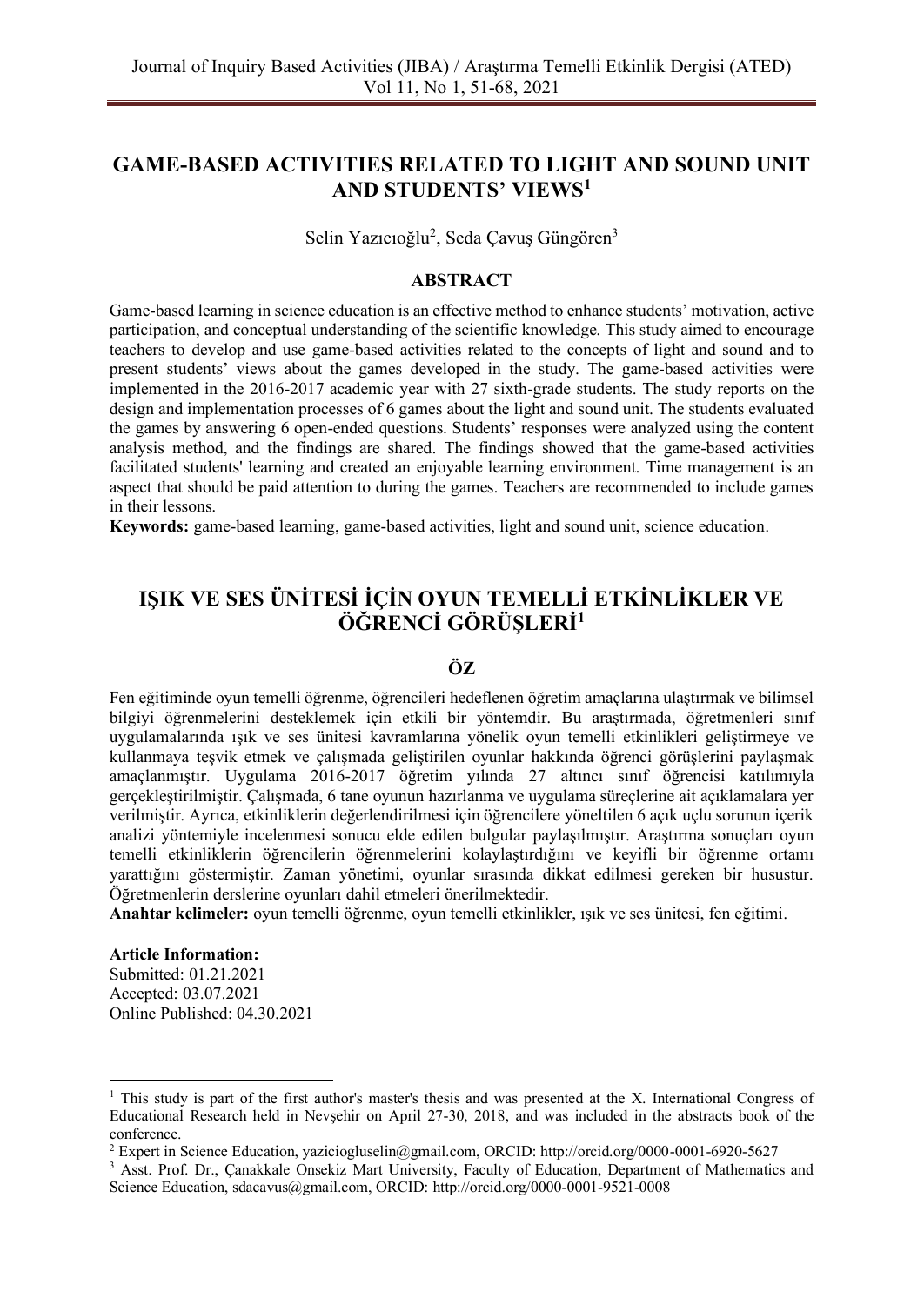## **INTRODUCTION**

The game-based learning refers to learning environments that include playing games to improve students' knowledge and skills in an engaging way (Wang & Zheng, 2020). The game-based learning in science education is an effective method to help students achieve the learning goals and support their learning of scientific knowledge (Li & Tsai, 2013; Wang & Zheng, 2020). There are two types of gamebased learning, digital and non-digital games. Digital games are played using electronic devices such as computers, mobile phones, tablets, and online applications (Hartt et al., 2020). Non-digital games refer to games that use any board, card, or other types of games that can be played in physical environments (Uzun et al., 2013). Naik (2014) stated that researchers mostly focused on digital games and non-digital games attracted less attention. This study focused on non-digital games and examined how they were used in middle school science lessons.

Previous research studies have reported positive contributions of the game-based teaching to students' learning such as increasing their motivation to participate in the lessons and making the learning environment more enjoyable (Hartt et al., 2020; Kaya & Elgün, 2015; Li & Tsai, 2013; Whang & Zheng, 2020 Yazıcıoğlu & Çavuş Güngören, 2019); supporting long-term learning by making connections between the new and prior knowledge (Aslan, 2014); developing problemsolving skills and feeling of trust and success (Tüzün, 2006); developing a sense of trust through successfully fulfilling the given responsibilities (Pehlivan, 2012); developing self-efficacy (Whang & Zheng, 2020); increasing social interactions (Çatak, 2011); developing positive attitudes towards science (Yazıcıoğlu & Çavuş Güngören, 2019); promoting open-ended thinking (Coşkun et al., 2012), and helping students complete the tasks more carefully with the increasing competition atmosphere (Şahin, 2015). Kaya and Elgün (2015) suggested that the teaching process is carried out more efficiently with games. Games engage the students in active learning and make the lessons more fun (Hartt et al., 2020; Nordby et al., 2016; Yazıcıoğlu & Çavuş Güngören, 2019). Considering all these positive effects, game-based activities should be used more in

the teaching and learning processes (Baştürk, 2005; Wang & Zheng, 2020).

Researchers should make further efforts to adapt game designs to learning principles and rigorously evaluate the effectiveness of these designs to establish a stronger relationship between learning and games (Li & Tsai, 2013). The use of games in the science lessons makes the intangible science concepts more tangible and comprehensible for the students (Bayat et al., 2014). The unit of "Light and Sound" includes some concepts that students have learning difficulties (Bakırcı et al., 2015). Yanar et al. (2019) found that some middle school students had misconceptions related to the concepts in the Light and Sound unit, and most of the students had difficulties in defining and describing the light and the related concepts such as propagation, reflection, and refraction. Yüzbaşıoğlu and Kurnaz (2020) pointed out that previous studies generally focused on identifying students' misconceptions about the concept of sound and that there were not enough studies to facilitate learning. Genç et al. (2012) argued that games are crucial to give feedback to both teachers and students about the learned concepts. The current study introduces gamebased activity examples that were developed within the scope of a quasi-experimental research on the Light and Sound unit. The study aims to share students' views about the developed games with the readers and to encourage teachers to develop and use gamebased activities that facilitate the teaching of light and sound concepts.

## **ACTIVITY IMPLEMENTATION**

The research was carried out in a city in the Eastern Black Sea region of Turkey in the 2016- 2017 academic year, and 27 sixth grade students participated in the study. The participants' school was selected by the typical case sampling method (a sampling method that includes nonextraordinary people with average knowledge about the researcher's subject (Canbazoğlu Bilici, 2019, p.69)) because this school was in the city center and the students' average achievement scores were close to each other. Before the implementation, necessary permissions were obtained from the provincial directorate of national education, and publication ethics was followed during the research process. The games were applied by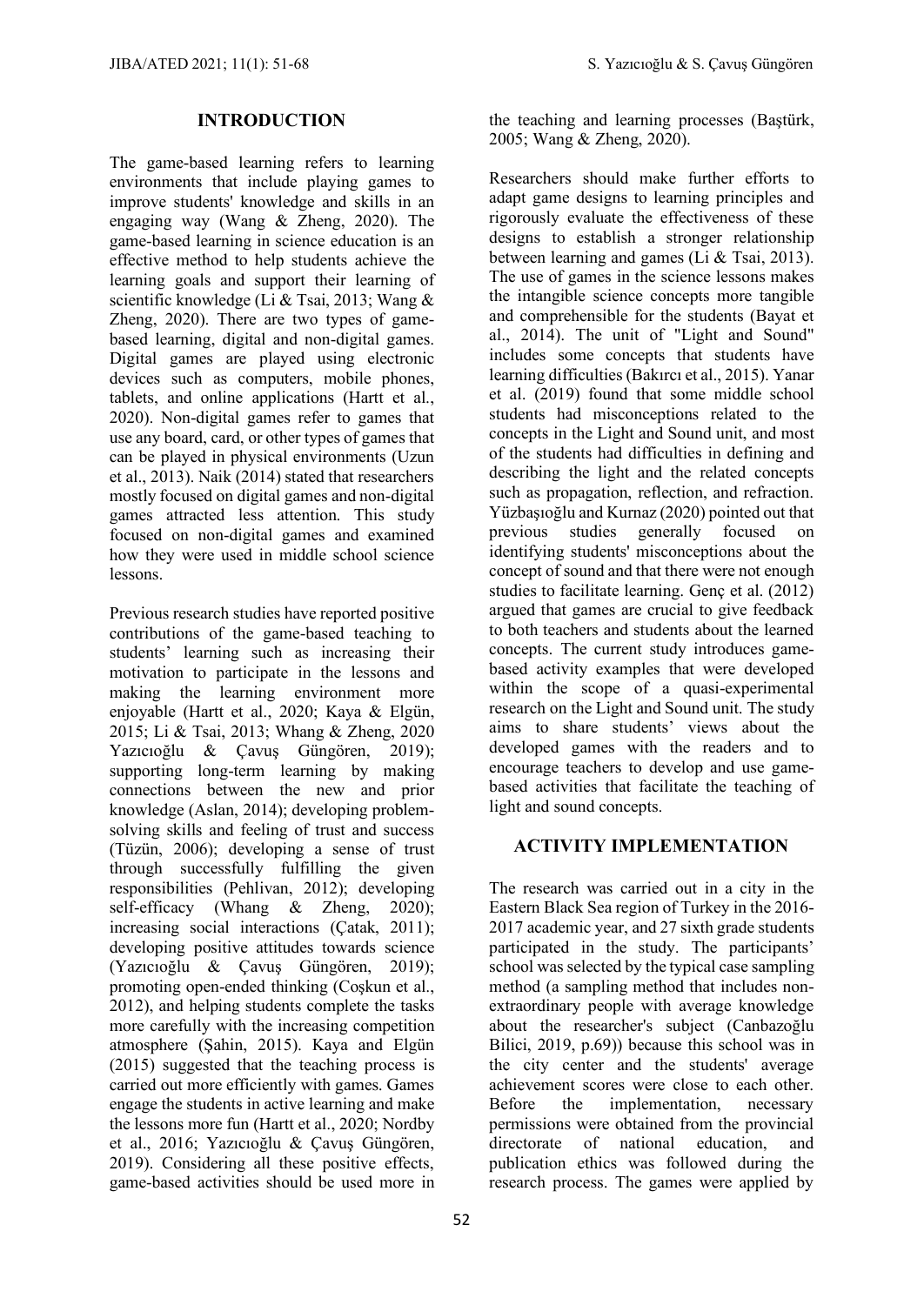first author who worked as a teacher in a private education institution. In this process, the official science teacher at the school also helped to manage the classroom, to give the materials to the students, and to make sure that the students followed the game rules. The implementation was completed in 4 weeks in total. The students had 4 lesson hours (40 minutes) for science each week; two of these lessons were spent on playing the games.

The games were developed by a science teacher (the first author) and a science education expert (the second author). After the game-based lessons were planned, they were reviewed and evaluated by another science education expert in terms of applicability and content-curriculum standards relationship. The games were planned to teach the following standards of the Ministry of National Education (MoNE) 2013 elementary science curriculum: *6.4.1.1. Observes the reflections of light on smooth and rough surfaces and represents them by drawing rays. 6.4.1.2. Explains the relationship between the incident ray in the reflection of light, the reflected ray, and the normal of the surface. 6.4.2.1. Understands the situations that may occur as a result of the interaction of sound with the matter. 6.4.2.2. Makes predictions to prevent the propagation of sound and tests the predictions. 6.4.2.3. Explains the importance of sound insulation and gives examples of technological and architectural applications developed for sound insulation* (p. 25).

In the preparation process of the game activities, some criteria were taken into consideration such as compatibility with the content of the course, traditional games that the students are familiar with, and the use of simple and inexpensive materials. In addition to these criteria, the following characteristics of games described by Prensky (2001, p.119) guided the game design process: *rules* (sets limits), *goals and objectives* (motivates), *outcomes and feedback* (informs about the progress)*, challenge* (excites to play the game), *interaction* (socializes), and *representation or story* (contains any narrative or story element in the game. For example, chess is a conflict between the players). In order to promote an interdisciplinary education approach, a variety of subject areas (language arts (Turkish), mathematics, arts, music, physical education) were integrated into the games. This approach to game design ensured that the games were compatible with the aspect of the MoNE 2018 science curriculum that emphasizes interdisciplinary connections.

## **The Pilot Implementation**

A pilot implementation was carried out for the researchers to gain experience and to identify the weaknesses of the games. Twenty students participated in the pilot. First, the students were informed about how to play the games, and then they were asked to play the games according to the game rules. In this process, the parts of the games that did not work as planned were identified. Then, the games were revised to address the identified weaknesses. For instance, in the *Search and Find* game, the players had 1 minute to answer the questions. However, the students could not complete the task assigned to them during this time period. For this reason, the time period was increased to 2 minutes. When the game was played again, the students did not have any problems related to time. While playing the *Learning Stations* game, students were given 1 minute to complete the tasks. During this period, the students could not complete the tasks, and the activities were left unfinished. To solve this problem, the time limit to complete the tasks was increased to 2 minutes.

## **The Main Implementation**

The games were played as part of the regular instruction on light and sound. At the beginning of the unit, the teacher first engaged the students in observing how the light is reflected on smooth and rough surfaces using the activities suggested by the curriculum. Then, the students played the designed games on the basic concepts of light to reinforce and assess their knowledge about reflection laws. Next, the students were asked to play the games about the sound unit to help them observe the situations that may occur as a result of the interaction of sound with the matter, discuss what can be done to increase sound insulation, and deepen their knowledge about technological applications on soundproofing. Before playing the games, the teacher informed the students about the game rules, the lesson procedures, and time limitations, and answered the students' questions about the games. At the end, she asked students to do exercises related to the games (e.g., darts).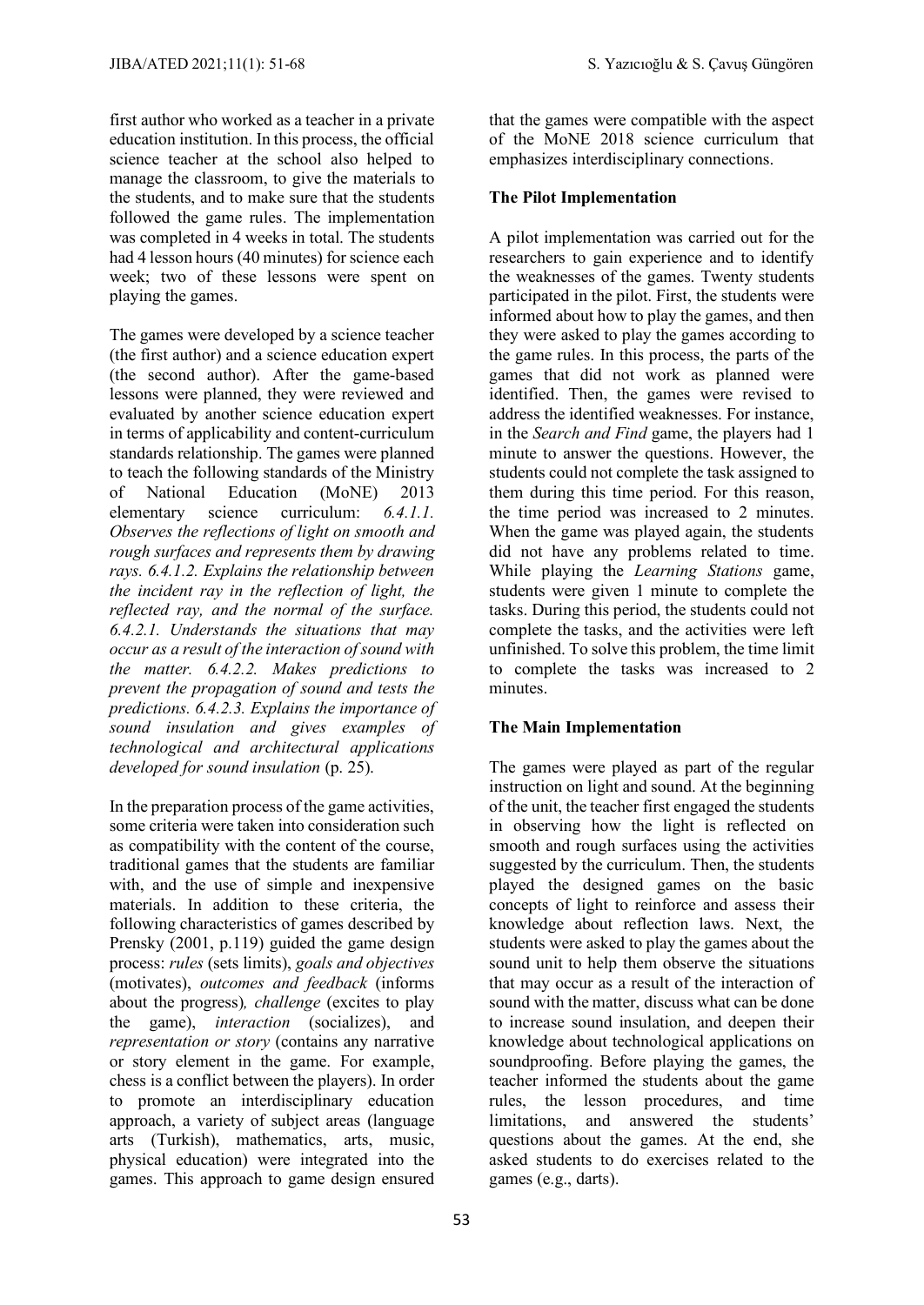#### **Learning / Teaching Processes**

The games were organized so that the students played one game per each lesson. Accordingly, in the first week of the unit, *darts* and *pişti* (Appendix 1) games; in the second week, *tell the time draw the shape* game; in the third week, *think and win* game; and in the fourth week, *learning stations* and *search and find* games were played.

#### *Darts Game*

The materials that were used in this game-based activity were magnetic dart and its parts, and the questions sheet about specular and diffuse reflection (Appendix 2). The game is related to the standards  $6.4.1.1$  and  $6.4.1.2$ .

This game aims to enable students to draw reflections of light on smooth and rough surfaces, and to explain the relationship between incident ray, reflected ray, and surface normal. Additionally, it was aimed for students to reinforce what they have learned in the previous lessons and to relate the lesson topics to real life. This game has connections to physical education with the use of darts. Mathematics was integrated into the game through angle measurement calculations necessary to answer the questions and adding up the points gained during the game.

Darts is a sport that requires being motivated, concentrated, and making decisions in a short amount of time (Cesur, 2019). Therefore, the teacher asked the students to be mentally and physically ready during this activity and to ensure a silent environment to promote concentration during the game. Besides, the students were warned about the security issues before the game started. They were told that the students on the line should stand behind the student who will throw the dart, so that the pointed end of the dart would not harm anyone. No changes were made to the dartboard during the game's preparation process. Questions that require knowledge of and mathematical operations on specular and diffuse reflection, and incident and reflected rays were prepared (Appendix 2). The questions were cut out, folded, and put into a bag. Since two dartboards were brought to the classroom, the students in the class were divided into two groups. Before the game started, the students were asked to line

up. The student at the front of the line was asked to throw a dart first, and then pull a question from the bag (Photograph 1).



**Photograph 1.** Darts Game

The section of the dartboard on which the dart landed on determined the point value of the question. However, to score that number of points, the student had to answer the question correctly. For example, one student was asked to say whether the following statement is true or false: *" While taking head photos, the umbrella behind us causes diffuse reflection of the light."* The student answered the question correctly and the score was written on the scoreboard of his group. The questions about which surfaces have specular or diffuse reflection and whether a statement about the laws of reflection is correct or not were generally answered correctly by the students. Some questions were prepared to reinforce the relationship between the incident ray, the reflected ray, and the normal of the surface, and they required mathematical calculations (Photograph 2). The solution of these questions were written on the board under the guidance of the teacher. Thus, the teacher provided an opportunity for all students to follow the solution steps, to check their own solution methods, and to overcome any learning difficulties.



**Photograph 2.** A Sample Question

The questions that required calculating angle measures were considered as one of the difficult aspects of the activity for the students (see Table 2). The students who could not answer the questions correctly during the game went to the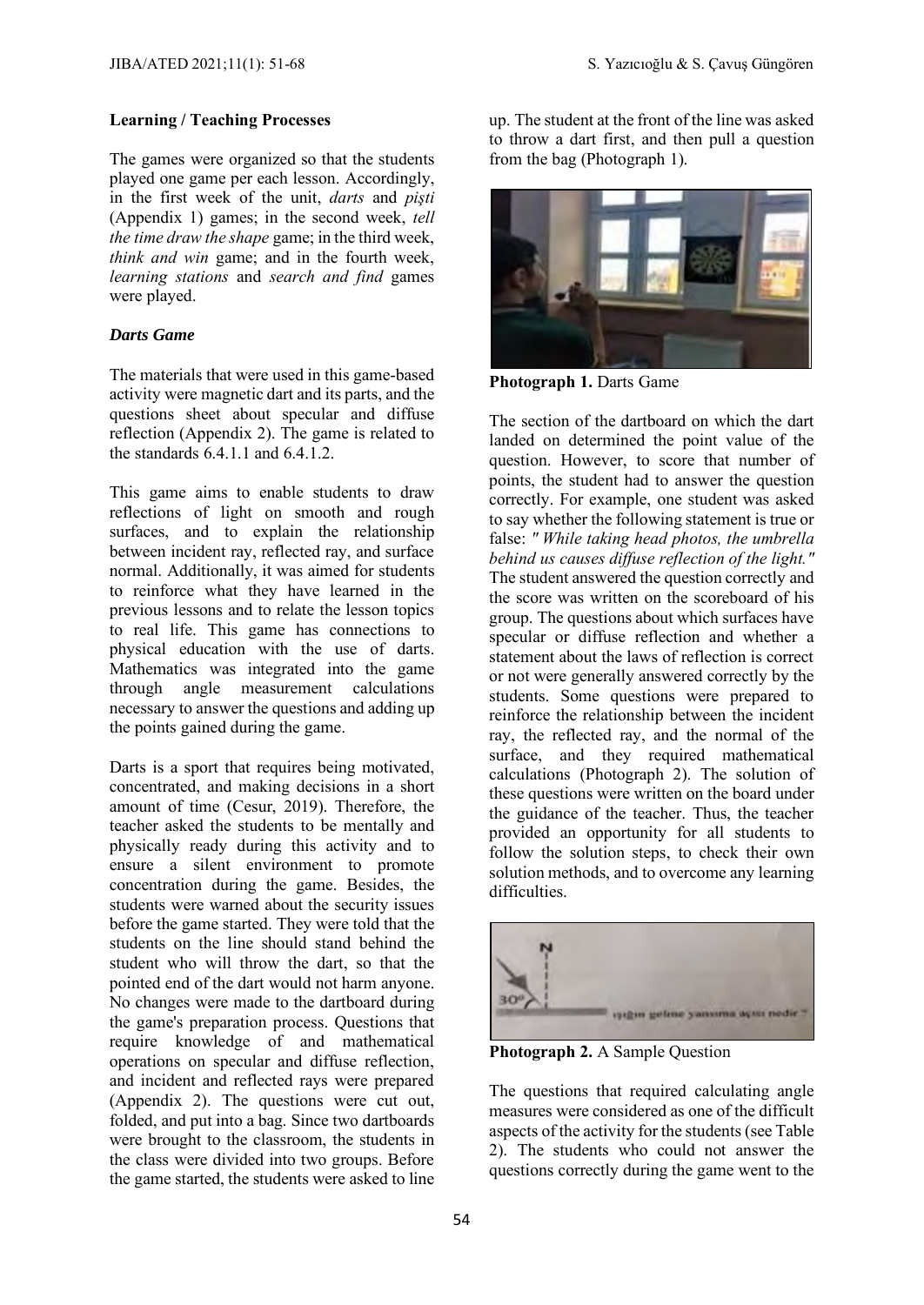back of the line and waited for their turn to throw the dart again. Some students insisted on throwing the dart again due to landing on a section with a low score. The students determined the top three successful throwers in their group. Then, these three students competed among themselves and the group winner was determined. Finally, the group winners competed against each other. The student who gave the most correct answers and scored the most points was announced as the winner of the game. The dart game was the students' favorite game (see Table 1).

#### *Tell the Time Draw the Shape Game*

The materials used in this game are as follows: cardboard box, mirror (15x20 cm), clock figures showing various times, different shapes (such as square, triangle) drawn on gridded papers (Appendix 3), and pencil. The game addresses the standards 6.4.1.1 and 6.4.1.2.

The aim of this game is to help students to understand how light is reflected on smooth and rough surfaces and the relationship between light beam and surface normal. Additionally, it was aimed for students to reinforce what they have learned in the previous lessons and to relate the lesson topics to real life. This game integrates art and mathematics with science. It is important to prepare the number of game papers on which the clock and shapes are drawn according to the number of students in the class. Sample clock figures and shapes are given in Appendix 3. Before the activity was played by the students, the teacher demonstrated how to play the game and use the game materials.

The students were divided into seven groups of four members. Each group was given two clock images showing two different times and a paper with a figure/shape on it. While two of the students competed against each other, one of the other two students ensured that the papers were reflected from the mirror in the cardboard box, and the fourth student refereed whether the correct reading and drawing were made or not. The competitor students were first asked to correctly read the mirror image of the clock figure. In this setup, the student only saw the image in the mirror. He/she could not see the projected paper on which there is a clock figure. There were students who were wrong in determining the places of the hour and minute

hands while reading the clock. The student who read both hours correctly, was allowed to draw the shape reflected in the mirror (the second part of the game). As in clock readings, the paper was reflected on the mirror and the student was asked to draw the shape on the paper. A challenge was to draw the shape in the given frame based on what is seen from the reflection in the mirror (the student saw his hand only from his reflection in the mirror) (Photograph 3).



**Photograph 3.** Tell the Time Draw the Shape

Meanwhile, the teacher reminded the students to be careful about the size of the shape, its distance to the mirror, its direction (being in the same direction with the reflected shape), and drawing within the given boundaries because it was observed that the students had a lot of difficulties and made mistakes in drawing the shapes correctly by looking at a mirror. For instance, some students drew the parts of the shape outside the given boundary or drew the direction of the shape incorrectly. In these cases, the group members warned the student to correctly draw the shape. During the drawing phase, the teacher asked the students the following questions to help them make connections to real life: "Why is the word ambulance written in reverse?" "What feature of plane mirrors does this show?" The students explained that the driver in the vehicle in front of the ambulance could read the ambulance text in the rear view mirror quickly and accurately, and this showed the symmetry feature of the plane mirror. Thus, the students realized the importance of symmetry in real life. The experience of drawing the clock and shape figures helped the students better understand the properties of the images formed by plane mirrors. All the students in the group experienced drawing figures. The group winners competed with each other on new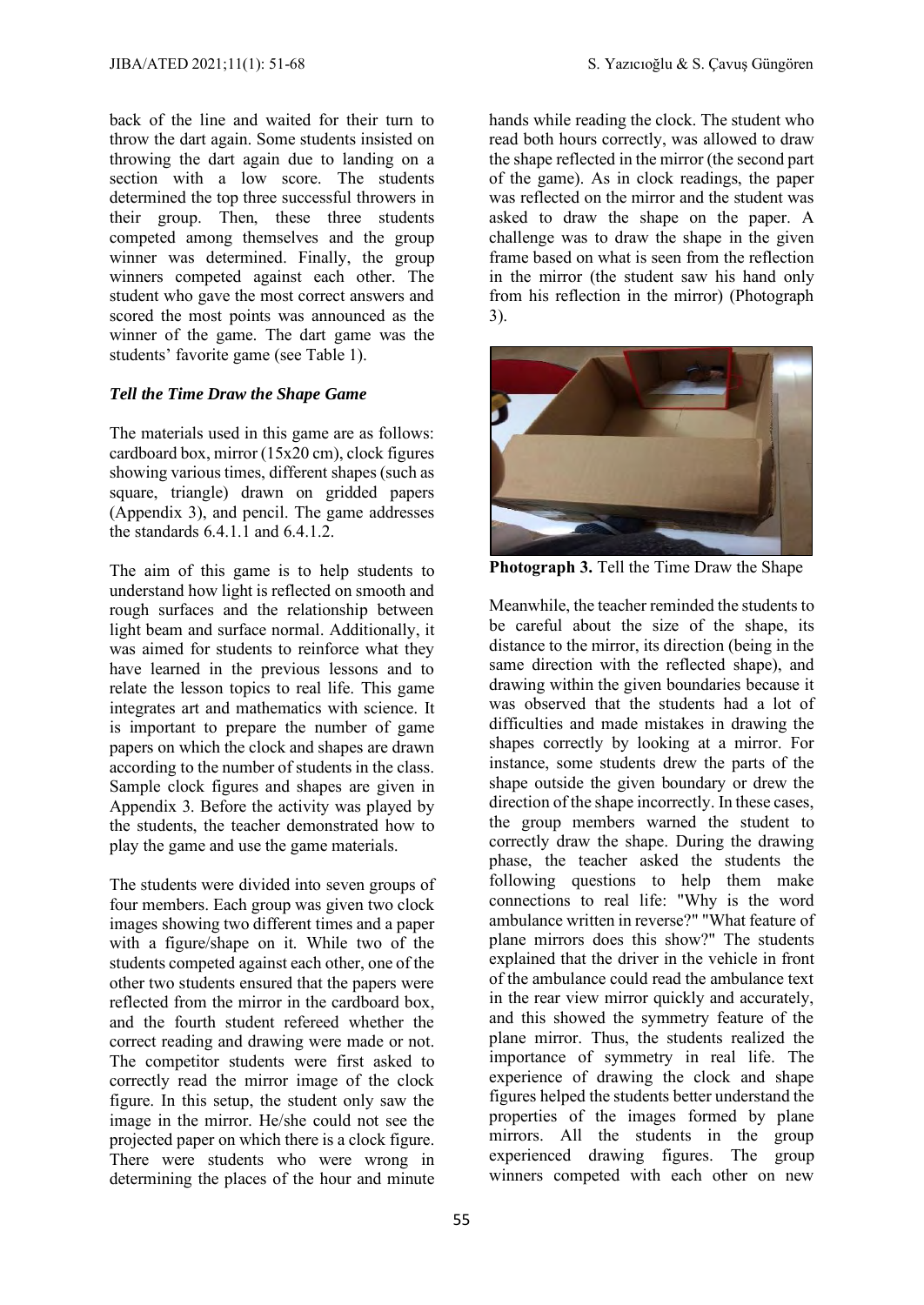shapes and the class winner was determined.

## *Think and Win Game*

No material is needed for this game. The game was planned to teach the standard 6.4.1.2.

The aim of this game is to enable students to grasp the relationship between the incident ray, the reflected ray, and the normal of the surface by answering questions in a speedy manner. With the question-answer method used in the game, an additional goal is to formatively assess the students' learning. This activity integrates science with music by including various rhythms during the game.

The students formed a circle. The teacher modeled a repetitive rhythm during the game (example rhythm: tap your hands twice on the knees, clap your hands twice, snap your fingers twice. While snapping your fingers, say the concept/example). The rhythm was repeated until all the students learned the rhythm. Then, a student started the game by saying a concept related to light or sound. For example, the first player said "specular reflection." The second player said "shiny marble" as an example of the concept that the first player said. The third player said "diffuse reflection" as a concept, and the fourth player said "rough wall" as an example of diffuse reflection. The game continued in the same manner; one player said a concept, and the next player gave an example of the concept (Photograph 4).



**Photograph 4.** Think and Win Game

During the game, the sample types were changed on the command of the teacher and the students gave examples according to this type. For example, the teacher said "reflection on the window", and the next player was expected to tell the concept. The students who could not give an answer or gave an incorrect answer were taken out of the game.

## *Learning Stations*

The materials used in this activity are A4 papers as many as the number of groups and colored pencils. The game is related to the standards  $6.4.1.1$ ,  $6.4.1.2$ ,  $6.4.2.1$ ,  $6.4.2.2$ . and  $6.4.2.3$ .

The aim of this activity is to help students make connections between the reflection of light and real life, make predictions about the situations that may occur as a result of the interaction of sound with the matter, and create different products based on what they have learned in the unit so far. Through these processes, the activity provided the teacher with opportunities for formative assessment. Learning stations is a teaching technique in which students move from one station to another to complete various tasks (Karacalı, 2018). The groups of students simultaneously work on different tasks at different stations, but when they move to a new station, they continue the unfinished task left from the previous group. This aspect of the stations activity has the characteristics of being a game. Some researchers included game activities in the stations (Akıllı et al., 2017).

The stations activity of the current study integrated science with literature, art, and music. There were six stations. One A4 paper and colored pencils were given to each station. The tasks to be completed in each station are written on the papers.

Station 1: Briefly explain what you have learned about light.

Station 2: Briefly explain what you have learned about sound.

Station 3: Write a story about the transmission of sound.

Station 4: Write a story about the spread of light.

Station 5: Draw a picture or a caricature about the topics of sound and/or light.

Station 6: Write lyrics about sound and/or light.

All students were divided into six groups. Each group went to a station. The groups were given 2 minutes to work on the tasks. The students were expected to work on the tasks assigned to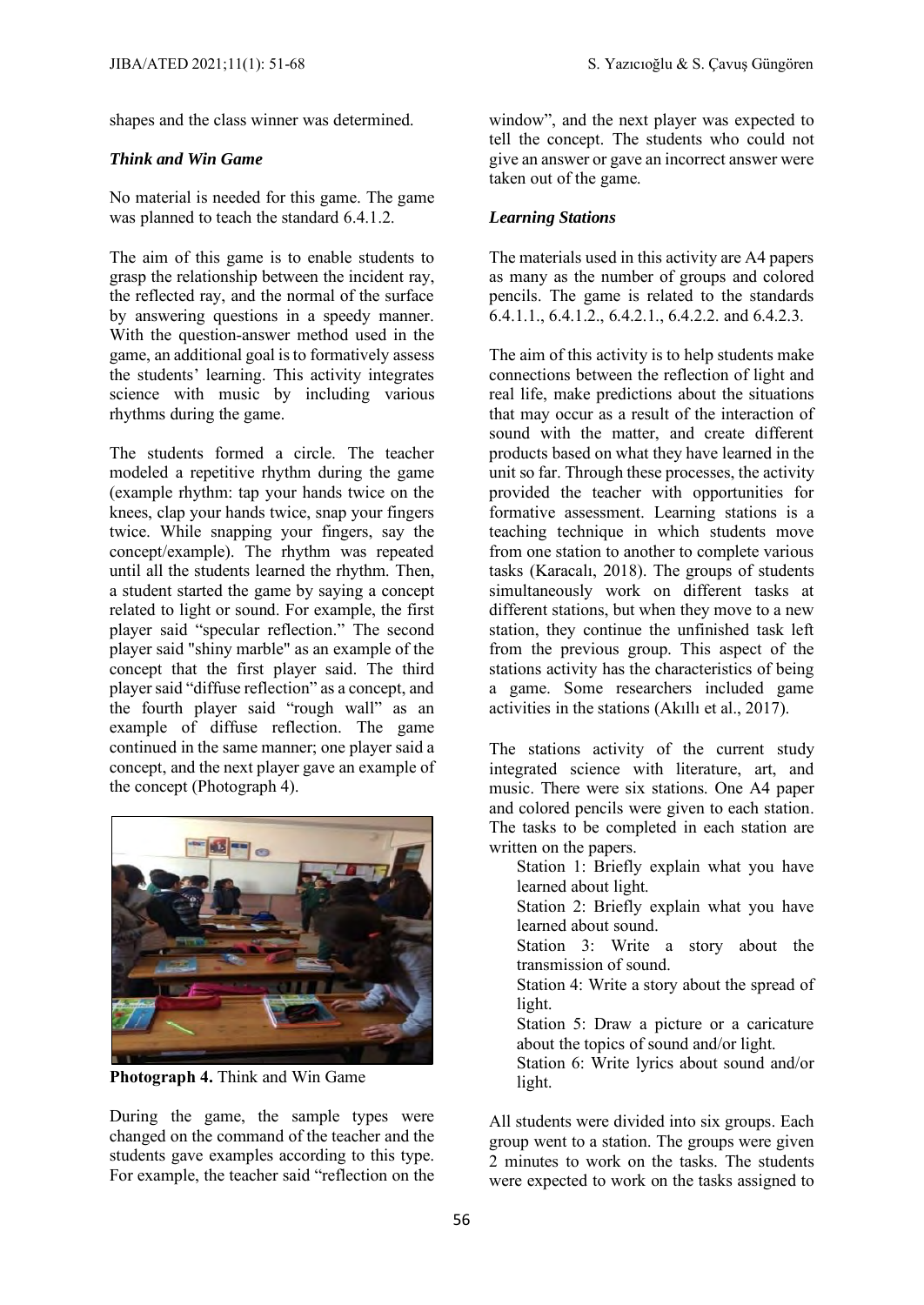them within the specified time (Photograph 5).



**Photograph 5.** Learning Stations

At the end of the 2-minute time period, the groups moved in the clockwise direction and tried to complete the task left from the previous group. The teacher checked the time and warned the groups to move to the next station at the right time. This process continued until all the groups came to their starting station. Some students tried to continue the task after their time is over. Particularly, the groups at the story writing stations tended to continue the task. The teacher warned the groups about following the instructions. Each group examined the final version of the task that they started and shared the changes made with the other groups.

## *Search and Find Game*

The materials used in this game were the question cards about reflection of light and the interaction of sound with matter (Appendix 4) and a pen. The game was based on the standards 6.4.1.1., 6.4.1.2., 6.4.2.1., 6.4.2.2. and 6.4.2.3.

This game aimed to help students relate the reflection of light to real life, make predictions, and give examples of the situations that may arise as a result of the interaction of sound with the matter. The game also aimed to assess the students' understanding of the topics included in the unit. The game provided the students with opportunities to get to know each other better, make connections to real life, and engage in scientific conversations.

All students in the classroom were asked to come together in front of the board. The students were handed out the papers containing the questions in the table given in Appendix 4. They were asked to find answers to these questions by asking them to their classmates within 2 minutes (Photograph 6). When the time is over, the papers were collected from the students, and the answers were shared.



**Photograph 6.** Search and Find Game

During the game, the students talked loudly and moved quickly while asking questions to each other. This caused some noise in the classroom. Some students answered the questions themselves instead of asking the questions to their classmates. When the teacher noticed such cases, the students were reminded of the game rules. At the end of the game, the students shared the answers that they got from their classmates. The student who responded to that question confirmed whether the answer was correct or not. An example dialogue from the lesson is as follows (pseudonym names are used):

Ali: My friend Ahmet sings in the bathroom; the acoustics of the bathroom is high.

Ahmet: Miss, Ali wrote my answer without asking me, but his answer is correct. Sometimes, I sing in the bathroom and even though my voice is not nice, it sounds like an echo.

## **EVALUATION of the GAMES**

Two teachers observed the students' engagement in the tasks and their learning process during the implementation of the games. The games were implemented as planned. In addition to the teachers' addition to the teachers' observations, the students' opinions about the game were sought. For this purpose, they were asked to complete a form in the first lesson after all the games were played. This form includes six open-ended questions (Appendix 5). The form was prepared by the researchers, and the opinions of a science teacher and a science education specialist were taken regarding the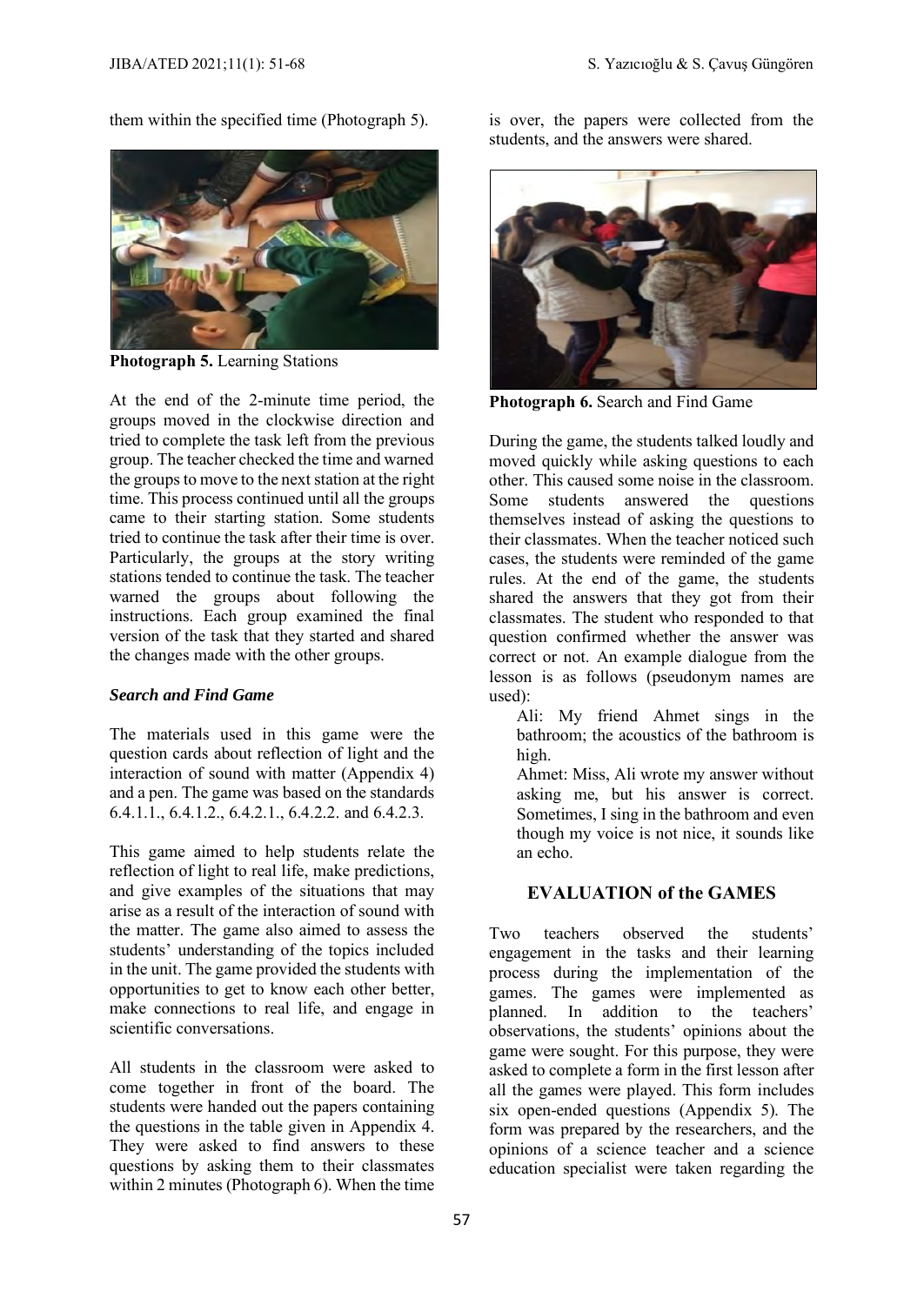questions. The content analysis method was used in the analysis of the students' responses to the questions in the form. Content analysis involves searching for and identification of codes and themes (Patton, 2015, p.790). This analysis method generally focuses on the consistency of qualitative data and the meanings of the data (Patton, 2015, p.790). In the analysis of the data, answers to each question was independently coded by each researcher. Similar codes were put together to form the themes. Regarding the validity and reliability of the study (Yıldırım & Şimşek, 2016: p.277), the following procedures were followed. To ensure the credibility of the study, the data was reviewed multiple times during the analysis process, and direct quotations were shared in presenting the findings. For transferability, data was analyzed using codes and themes, and thick descriptions were used to reflect the participants' experiences. To ensure consistency, after independent coding, the researchers came together to compare their codes and themes, and they reached a consensus on the final codes and themes.

The first question asked students what they liked about the game-based activities that they engaged in the last unit. The students answered this question by sharing their favorite games. The findings are presented in Table 1.

|  |  | <b>Table 1. Favorite Games</b> |  |
|--|--|--------------------------------|--|
|--|--|--------------------------------|--|

| Theme | Code          |    | $\frac{1}{2}$ |
|-------|---------------|----|---------------|
| Games | Darts         | 11 | 38            |
|       | Card (pişti)  | 10 | 34            |
|       | Think and win |    | 28            |
| Total |               |    | $\Omega$      |

Table 1 shows that the students liked to play the dart game (38%) the most, then the pişti (34%), and then the think and win game (28%). Sample student answers are as follows.

S1: Darts, card game *[pişti]*, diffuse and specular reflection game *[think and win].* S6: I liked the diffuse and specular reflection *[dart]*, the cards about specular and diffuse reflection *[pişti]*, the specular and diffuse reflection game that we played by forming a U-shape in the classroom *[think and win]*.

The second question asked students about what they disliked and found challenging during the implementation of the games. The findings are presented in Table 2.

**Table 2.** Students' Views on the Challenging Aspects of the Games

| <b>Theme Code</b> |                               |    | $\frac{6}{10}$ |
|-------------------|-------------------------------|----|----------------|
|                   | Activity Identify the type of |    | 15             |
| type              | reflection                    |    |                |
|                   | Angle measurement             | 2  |                |
|                   | calculations                  |    |                |
|                   | Solving tests                 |    |                |
| Other             | Nο                            | 19 | 70             |
|                   |                               |    |                |
|                   |                               |    |                |

Table 2 shows that most of the students (70%) did not write any negative aspects about the games. The aspects of the game-based activities that students found challenging included identifying the type of reflection (15%), calculating the angle measurements (7%), and solving test questions (4%). Sample student answers are as follows.

S3: It was quite difficult to look at the mirror and draw the image correctly without exceeding the border lines *[Tell the time draw the shape game].*

S9: There is nothing I dislike about the activities you used. I liked and loved all of them.

The third question asked the students what aspects of the game-based activities they found entertaining and educative. Findings on this question are presented in Table 3.

**Table 3.** Students' Views on the Entertaining and Educative Aspects of the Games

| Theme    | Code                 |    | %   |
|----------|----------------------|----|-----|
| Activity | Specular and diffuse | 14 | 52. |
| type     | reflection games     |    |     |
|          | Sound-related games  | 8  | 30  |
| Other    | Asking questions     |    | 18  |
| Total    |                      |    |     |

According to Table 3, 52% of the students found the games related to specular and diffuse reflection entertaining and educative. The games about the concept of sound were found educative and entertaining by 30% of the students. Some students (18%) wrote that the question-answer method was educative. Sample student answers are as follows.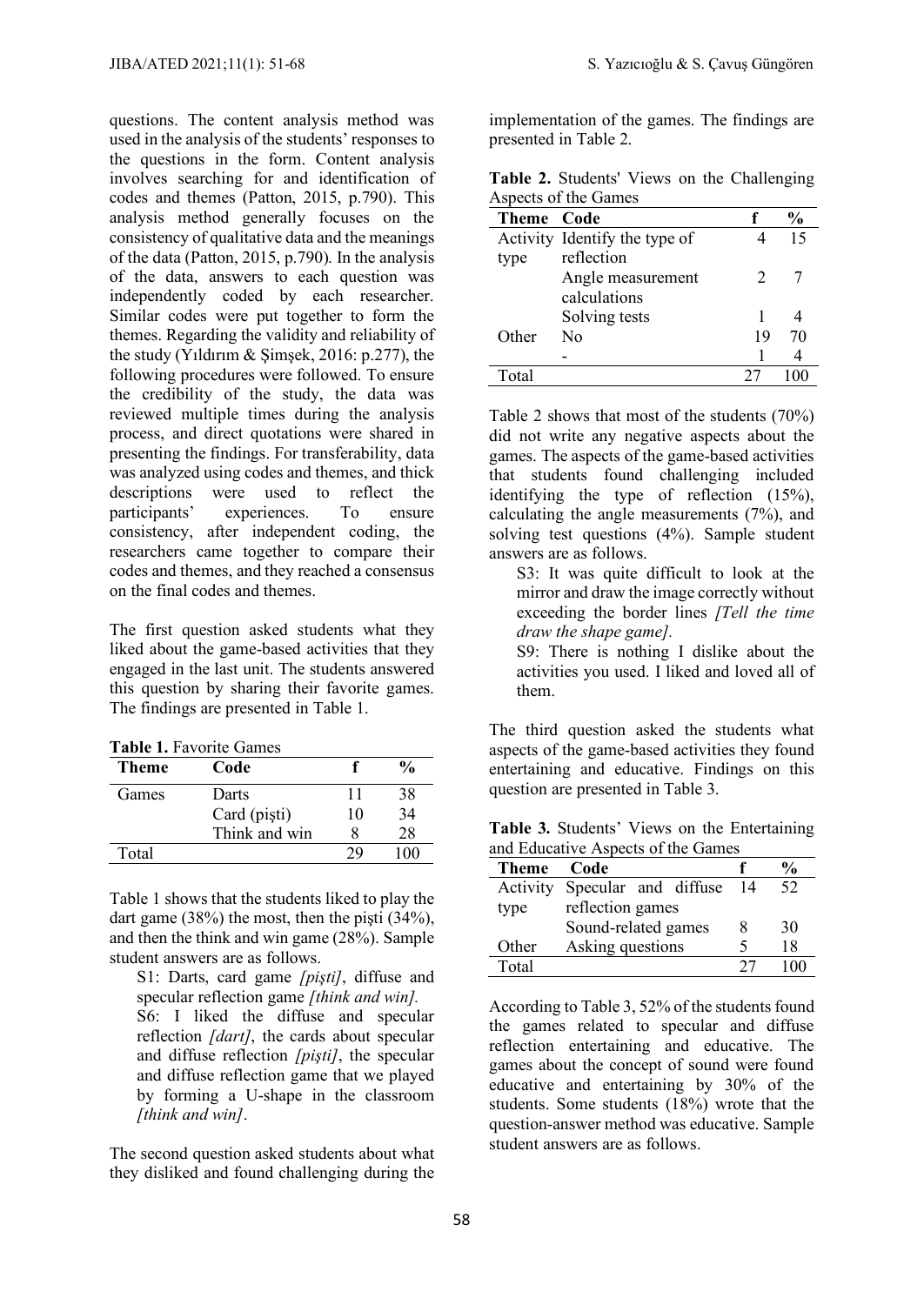S<sub>2</sub>: I found the diffuse reflection and specular reflection game *[think and win game]* entertaining and educative.

S5: For example, while playing darts, everyone picks a question and answers it, which increases our interest and attention towards the science lessons more.

The fourth question asked students which concepts they learned about during the gamebased activities. The findings are presented in Table 4.

**Table 4.** The Concepts Emphasized by the **Students** 

| Theme | Code                    |   | $\frac{1}{2}$ |
|-------|-------------------------|---|---------------|
| Light | Specular and diffuse 15 |   | 48            |
|       | reflection              |   |               |
|       | Light                   | Q | 29            |
| Sound | Sound                   |   | 23            |
| Total |                         |   | 100           |

Table 4 shows that the concepts that the students felt that they learned about included specular and diffuse reflection (48%), light (29%), and sound (23%). Sample student answers are as follows.

S7: Sound, light, diffuse reflection, specular reflection.

S4: The activities helped with the concepts of diffuse reflection, specular reflection, light, and sound.

The fifth question asked students what factors helped them complete the tasks during the game-based activities. The findings are presented in Table 5.

**Table 5.** The Factors that Helped Students Complete the Tasks

| Theme                 | Code           |    | $\frac{0}{0}$ |
|-----------------------|----------------|----|---------------|
| Cognitive             | Learn by doing | 13 | 46            |
| Emotional             | Fun            | 10 | 36            |
| Psychomotor Play game |                |    | 18            |
| Total                 |                | 28 | ΩÜ            |

According to Table 5, the students explained that they completed the game tasks due to several factors that include learning by doing (46%), fun (36%), and playing games (18%). Sample students answers are as follows.

S11: The games were very fun and educative.

S12: I participated because I understood the concepts better.

Finally, the sixth question asked students' views on the quality of classroom communications during the games. The findings are presented in Table 6.

|  | <b>Table 6.</b> Students' Views on |  | Their |
|--|------------------------------------|--|-------|
|  | Communications with the Classmates |  |       |

| Code      |    |     |  |  |
|-----------|----|-----|--|--|
| Very good | 17 |     |  |  |
| Good      |    | 22  |  |  |
| Fun       |    | 22  |  |  |
| Bad       |    |     |  |  |
|           | 36 | 100 |  |  |
|           |    |     |  |  |

Table 6 shows that the students described their communication with the classmates as very good (47%), good (22%), and fun (22%). Some students wrote that their communication was bad (8%) during the games. Sample student answers are as follows.

S13: Good, fun.

S17: We did not have any communication.

## **CONCLUSIONS and SUGGESTIONS**

In this study, six games related to the Light and Sound unit were shared. The games were designed based on the sixth grade science curriculum of the MoNE (2013). The games were used to scaffold students' conceptual understanding of the topics as well as to formatively assess their learning. The findings revealed that the games contributed to students' development in the cognitive, affective, and psychomotor domains. Students expressed the view that they learned the concepts of specular and diffuse reflection, light, and sound. Additionally, the students explained that they enjoyed learning by playing the games and understood the concepts better. According to previous research results, game activities increase student achievement (Yazıcıoğlu & Çavuş Güngören, 2019). Using simulation games to introduce the concept of angle to students, Piu et al. (2016) determined that games facilitate the teaching process in concept introduction. Similar findings were reported in Boyraz and Serin's (2015) research on teaching the concepts of force and motion through physical play activities; the researchers concluded that students learned the science concepts better in a game-based learning environment. In light of the current and previous research results, a recommendation for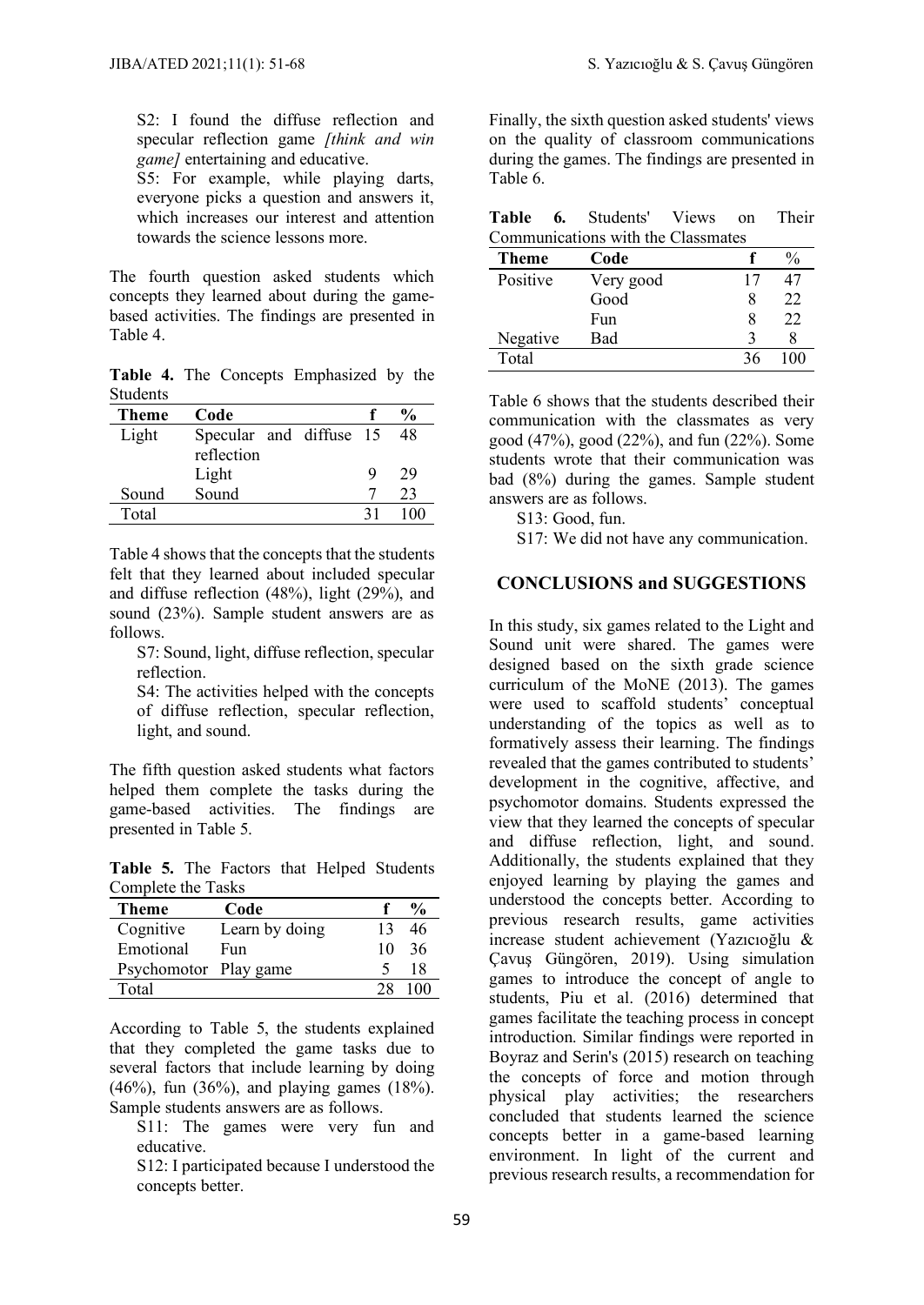teachers is to include more educational games in the science lessons.

Darts, pişti, and think and win games were found to be the most popular games among the students. The most important factors that ensured students' participation in the implementation process were learning by doing and having fun. In addition to these, the students mentioned the educative aspect of the game content as one of the factors that promoted their participation. These factors align with the game characteristics that were taken into consideration during the game design phase of the study. The students' positive comments about the games indicate the effectiveness of the game-based learning approach. Nordby et al. (2016) concluded that games allow students to learn by doing and having fun compared to traditional teaching methods. Slussareff and Boháčková (2016) determined that students who were active in the learning process with educational games performed better than the passive students did. The results of the current research are in line with the results of the related literature.

A great majority of the students stated that their communication with their friends during the process was very good. It was determined that the students actively participated in the games, did not feel competitive during the games, and found the lessons enjoyable. Similarly, Karamustafaoğlu and Kaya (2013) determined that games enabled students to participate actively in lessons and increased their interaction with each other.

The 2013 curriculum standards used in this research study are also included in the renewed MEB 2018 science curriculum. However, minor changes have been made regarding the grade levels. For example, the standards related to the concept of light are now included in the fifth unit of the fifth grade, the light propagation / physical events unit, in the 2018 science curriculum. The standards related to the concept of sound are in the fifth unit of the sixth grade, the sound and its properties / physical events unit. Teachers / researchers who will use the games should consider this revision. Although the games related to the concept of light might be appropriate for the development levels of the fifth grade students, the researchers should use the games by first piloting them with a sample group prior to main implementation.

In the current implementation of the games, the teacher explained the game rules at the beginning of each game. In future implementations, these rules might be reminded at certain periods to have a smooth implementation process. For example, teachers should be careful about the use of time. Additionally, the classroom environment should be designed according to the game requirements, and in games that require focus, such as darts, the students waiting in the line should not distract the thrower by making supportive/unsupportive statements. Since it took too much time to write a story, the content of this station can be revised to include writing a slogan or acrostic or preparing a brochure. Some students might speak loudly because of the excitement of the game. This situation causes noise in the classroom. To solve this problem, a new rule can be defined so that the student, who has been warned twice for speaking loudly, will wait one round, and play in the second round.

The game activities developed in this research required physical participation. Future research studies might focus on examining the effects of using digital games or comparing digital and non-digital games in the teaching of the light and sound unit. More research is needed to better understand the effects of game-based learning in science lessons.

## **REFERENCES**

- Akıllı, M., Keskin, H., & Ay, Ş. (2017). Farklılaştırılmış fen deneylerini değerlendirme sürecinin öğrencilerin fene karşı tutum ve motivasyonları üzerindeki etkisi [The effects of differentiated evaluation process for science experiments on students attitude and motivation for learning science]. *e – Kafkas Eğitim Araştırmaları Dergisi, 4*(1), 51-56. https://dergipark.org.tr/tr/pub/kafkasegt/i ssue/28192/290351
- Aslan, F. (2014). *Oyun tabanlı öğrenme ortamlarının öğrenci başarısı ve görüşlerine etkisi [The effects of gamebased learning environments on students' achievement and opinions]* [Unpublished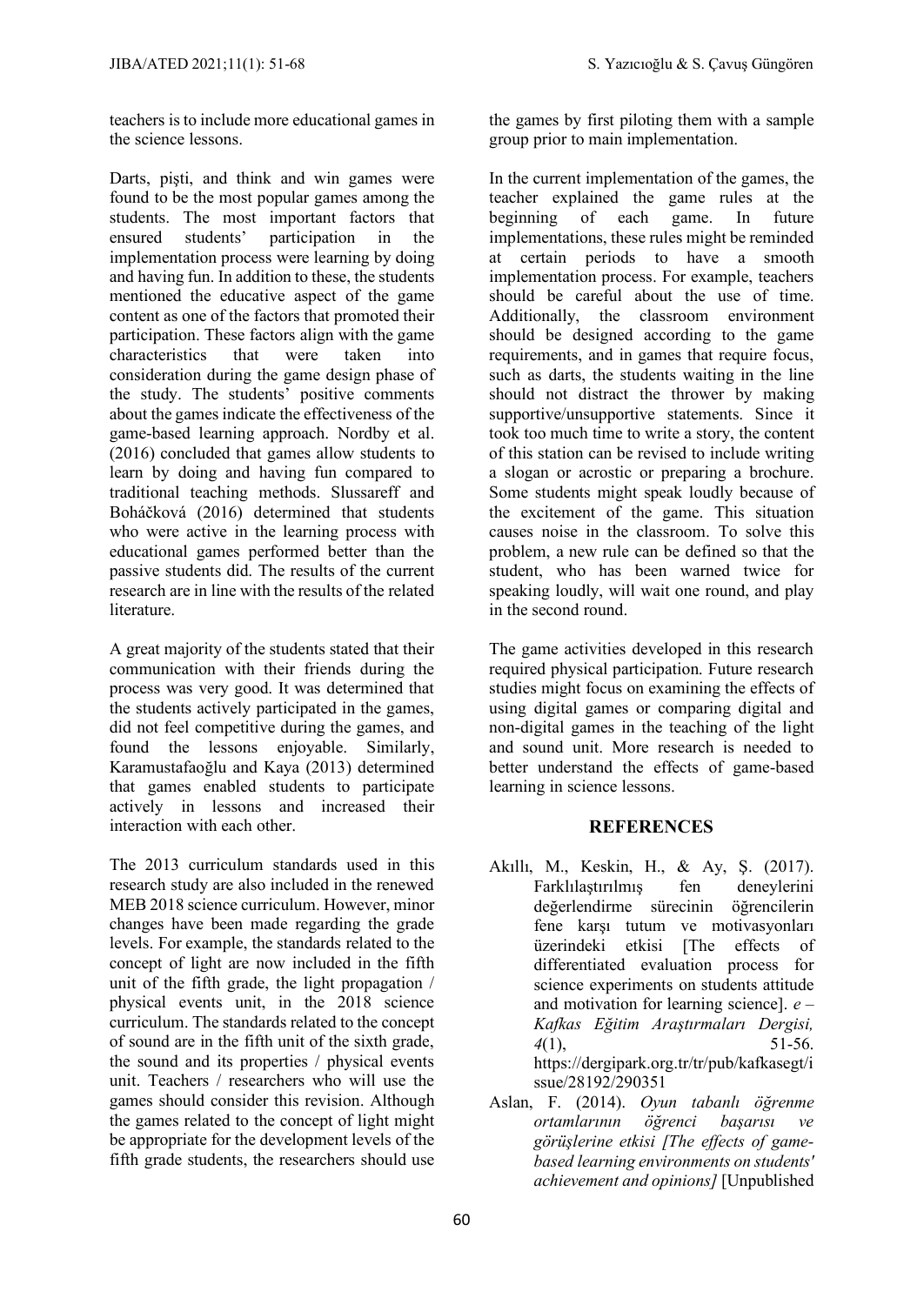master's thesis]. Fırat Üniversitesi, Eğitim Bilimleri Enstitüsü.

Bakırcı, H., Çepni, S., & Yıldız, M. (2015). Ortak bilgi yapılandırma modelinin altıncı sınıf öğrencilerinin akademik başarısına etkisi: Işık ve ses ünitesi [The effects of common knowledge construction model on sixth grade students' academic achievement: Light and sound unit]. *Dicle Üniversitesi Ziya Gökalp Eğitim Fakültesi Dergisi,* (26), 182-204.

https://dergipark.org.tr/en/pub/zgefd/issu e/47934/606376

Baştürk, R. (2005). The effectiveness of computer-assisted instruction in teaching introductory statistics. *Journal of Educational Technology & Society, 8*(2), 170-178.

https://www.jstor.org/stable/jeductechso ci.8.2.170

- Bayat, S., Kılıçaslan, H., & Şentürk, Ş. (2014). Fen ve teknoloji dersinde eğitsel oyunların yedinci sınıf öğrencilerinin akademik başarısına etkisinin incelenmesi [Analyzing the effects of educational games in science and technology course on seventh grade students' academic achievements]. *Abant İzzet Baysal Üniversitesi Eğitim Fakültesi Dergisi*, *14*(2), 205-216. https://dergipark.org.tr/tr/download/artic le-file/16796
- Boyraz, C, & Serı̇n, G. (2015). İlkokul düzeyinde oyun temelli fiziksel etkinlikler yoluyla kuvvet ve hareket kavramlarının öğretimi [Teaching of force and motion concepts through gamebased physical activities at elementary level]. *Trakya Üniversitesi Eğitim Fakültesi Dergisi*, *6*(1), 89-101. [https://dergipark.org.tr/tr/pub/trkefd/issu](https://dergipark.org.tr/tr/pub/trkefd/issue/21483/230227) [e/21483/230227](https://dergipark.org.tr/tr/pub/trkefd/issue/21483/230227)
- Canbazoğlu Bilici, S. (2019). Örnekleme yöntemleri [Sampling methods]. In H. Özmen, & O. Karamustafaoğlu (Eds.), *Eğitimde araştırma yöntemleri* [R*esearch methods in education]* (Second Edition, pp. 55-80). Pegem.
- Cesur, Ş. Ö. (2019). Examination of mental toughness levels of dart players. *European Journal of Physical Education and Sport Science*, *5*(9), 28-36. https://doi.org/10.5281/zenodo.3229690

Coşkun, H., Akarsu, B., & Kariper, İ. A. (2012). Bilim öyküleri içeren eğitsel oyunların fen ve teknoloji dersindeki öğrencilerin akademik başarılarına etkisi [The effects of educational games based on science stories on students' academic achievements in science and technology classroom]. *Ahi Evran Üniversitesi Kırşehir Eğitim Fakültesi Dergisi, 13*(1), 93-109.

https://dergipark.org.tr/tr/pub/kefad/issu e/59493/855095

- Çatak, G. (2011). Oynarken tasarlamak: Dijital tasarım oyunları [Designing as playing: digital design games]. *Sigma,* 3, 385- 391. [https://eds.yildiz.edu.tr/ajaxtool/GetArti](https://eds.yildiz.edu.tr/ajaxtool/GetArticleByPublishedArticleId?PublishedArticleId=1854) [cleByPublishedArticleId?PublishedArtic](https://eds.yildiz.edu.tr/ajaxtool/GetArticleByPublishedArticleId?PublishedArticleId=1854) [leId=1854](https://eds.yildiz.edu.tr/ajaxtool/GetArticleByPublishedArticleId?PublishedArticleId=1854)
- Genç, M, Genç, T, & Yüzüak, A.V. (2012). Kavram yanılgılarının oyunlarla tespiti: Tabu oyunu [Determination of misconceptions by games: Taboo game]. *Mustafa Kemal Üniversitesi Sosyal Bilimler Enstitüsü Dergisi, 9*(20), 581- 591.

https://dergipark.org.tr/tr/pub/mkusbed/i ssue/19549/208431

- Hartt, M., Hosseini, H., & Mostafapour, M. (2020). Game on: Exploring the effectiveness of game-based learning. *Planning Practice and Research,* 35(5), 589- 604. https:/[/10.1080/02697459.2020.1778859](https://doi.org/10.1080/02697459.2020.1778859)
- Karacalı, K. (2018). Fen öğretiminde öğrenme istasyonları konusunda Türkiye'de yapılan çalışmalardan bir derleme [A review of studies conducted in learning stations in Turkish science teaching]. *Eskişehir Osmangazi Üniversitesi Türk Dünyası Uygulama ve Araştırma Merkezi Eğitim Dergisi, 3*(2), 59-77. https://dergipark.org.tr/tr/pub/estudameg itim/issue/39867/481267
- Karamustafaoğlu, O., & Kaya, M. (2013). Eğitsel oyunlarla 'Yansıma ve Aynalar' konusunun öğretimi: Yansımalı koşu örneği [Teaching the subject of 'reflection and mirrors' with educational games: A case of reflective race]. *Araştırma Temelli Etkinlik Dergisi, 3*(2), 41-49. https://www.ated.info.tr/ojs-3.2.1-3/index.php/ated/article/view/69
- Kaya, S., & Elgün, A. (2015). Eğitsel oyunlar ile desteklenmiş fen öğretiminin ilkokul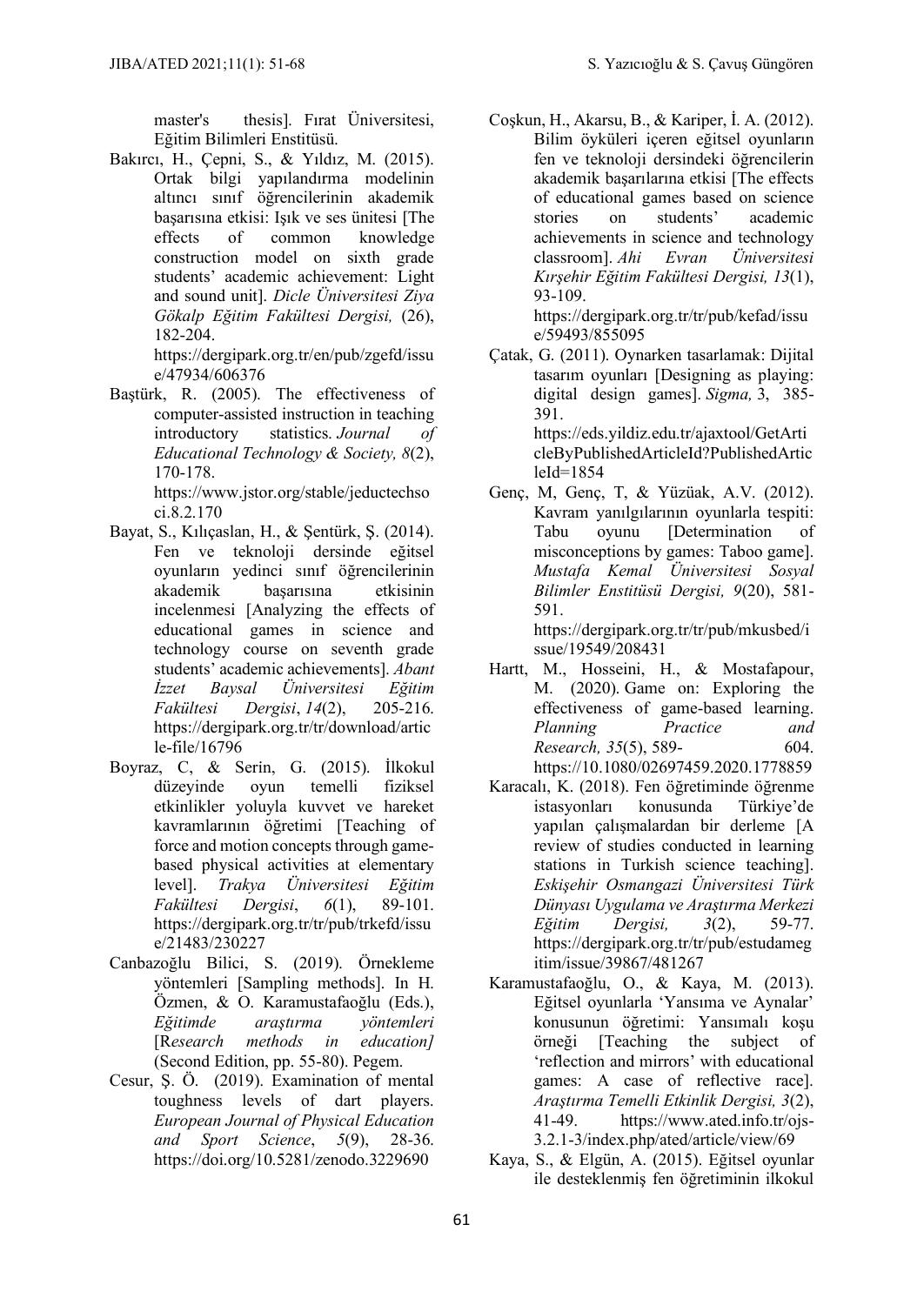öğrencilerinin akademik başarısına etkisi [The influence of instructional games in science teaching on primary students' achievement]. *Kastamonu Eğitim Dergisi*, *23*(1), 329-342. https://dergipark.org.tr/tr/pub/kefdergi/is sue/22600/241448

- Li, MC., & Tsai, CC. (2013). Game-based learning in science education: A review of relevant research. *[Journal of Science](https://link.springer.com/journal/10956)  [Education and Technology,](https://link.springer.com/journal/10956)* 22, 877–898. [https://doi.org/10.1007/s10956-013-](https://doi.org/10.1007/s10956-013-9436-x)  $9436-x$
- Ministry of National Education. (2013). *İlköğretim kurumları (ilkokullar ve ortaokullar) fen bilimleri dersi (3, 4, 5, 6, 7 ve 8. sınıflar) öğretim programı [Foundational education institutions (3, 4, 5, 6, 7, and 8th grades) science curriculum].* Talim ve Terbiye Kurulu Başkanlığı.
- Ministry of National Education. (2018). F*en bilimleri dersi (3, 4, 5, 6, 7 ve 8. sınıflar) öğretim programı [Elementary (3, 4, 5, 6, 7, and 8th grades)science education curriculum].* Talim ve Terbiye Kurulu Başkanlığı.
- Naik, N. (2014). A comparative evaluation of game-based learning: Digital or game-based learning: Digital or nondigital games? *European Conference on Game Based Learning-Academic Conferences International Limited*, *2*, 437-445.
- Nordby, A., Øygardslia, K., Sverdrup, U., & Sverdrup, H., (2016). The art of gamification; teaching sustainability and system thinking by pervasive game development. *The Electronic Journal of e-Learning, 14*(3), 152-168. http://www.ejel.org/issue/download.htm l?idArticle=503
- Patton, M. Q. (2015). *Qualitative research & evaluation methods: Integrating theory and practice* (Fourth edition). Sage.
- Pehlivan, H. (2012). *Oyun ve öğrenme [Game and learning]*. Anı yayıncılık.
- Piu, A., Fregola, C., & Santoro, A. (2016). Using a simulation game to make learning about angles meaningful: An exploratory study in primary school. *European Journal of Science and Mathematics Education*, *4*(4), 490-500. https://files.eric.ed.gov/fulltext/EJ11220 82.pdf
- Prensky, M. (2001). *Digital game-based learning.* McGraw-Hill. <https://doi.org/10.1145/950566.950567>
- Slussareff, M., & Boháčková, P. (2016). Students as game designers vs. 'just' players: Comparison of two different approaches to location-based games implementation into school curricula. *Digital Education Review*, 284-297. https://files.eric.ed.gov/fulltext/EJ11061 92.pdf
- Şahin, M. (2015). *Oyunlaştırılmış oyun temelli öğrenmenin öğrencilerin fen bilimleri dersi başarılarına ve derse yönelik tutumlarına etkisi [The effect of gamified game based learning on students' achievements and attitudes towards science] [Unpublished master's thesis].* Bahçeşehir Üniversitesi Eğitim Bilimleri Enstitüsü.
- Tüzün, H., (2006, 22 Aralık). *Bilgisayar oyunlarının yararları ve zararları [The benefits and harms of computer games]* [Conference session]. Internet Conference of Turkey, Ankara.
- Uzun, L., Çetinavci, U. R., Korkmaz, S., & Salihoglu, U. M. (2013). Developing and applying a foreign language vocabulary learning and practicing game: The effect of VocaWord. *Digital Culture & Education,* 5(1), 50-70. *https://eric.ed.gov/?id=ED571553*
- Wang, M., & Zheng, X. (2020). Using gamebased learning to support learning science: A study with middle school students. *[The Asia-Pacific Education](https://link.springer.com/journal/40299)  [Researcher,](https://link.springer.com/journal/40299) 30,* 167–176. [https://doi.org/10.1007/s40299-020-](https://doi.org/10.1007/s40299-020-00523-z) [00523-z](https://doi.org/10.1007/s40299-020-00523-z)
- Yanar, S., Saylan-Kırmızıgül, A., & Kaya, H. (2019). Development study of an achievement test regarding 6th grade light and sound subject. *SDU International Journal of Educational Studies. 6*(2), 53-72. https://doi.org/10.33710/sduijes.577411
- Yazıcıoğlu, S., & Çavuş Güngören, S. (2019). Oyun temelli etkinliklerin ortaokul öğrencilerinin fen öğrenmesine olan etkisini başarı, motivasyon, tutum ve cinsiyet değişkenlerine göre incelenmesi [Investigate the effect of game-based activities on middle school students' science learning according to achievement, motivation, attitude and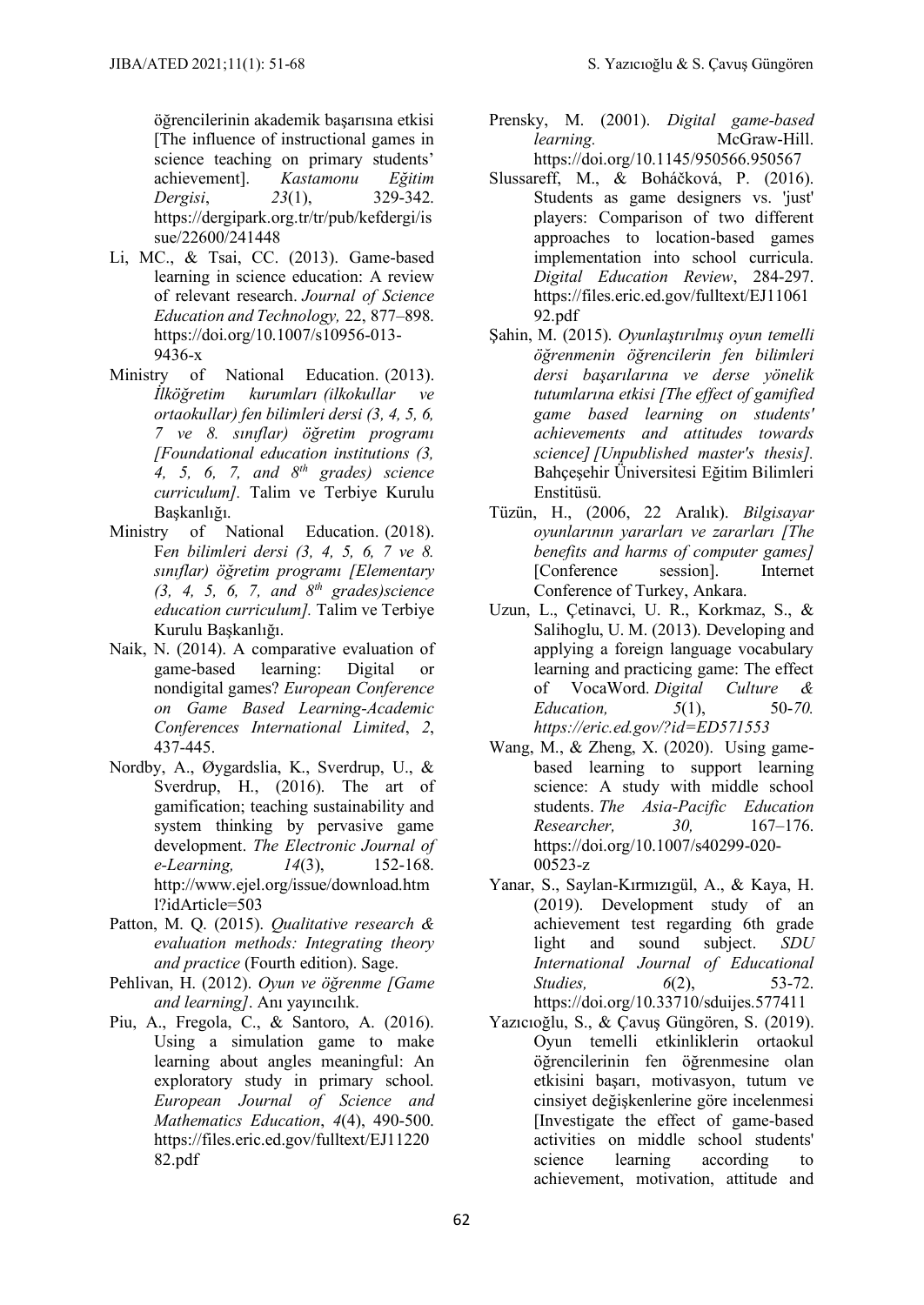gender variables]. *Necatibey Eğitim Fakültesi Elektronik Fen ve Matematik Eğitimi Dergisi*, *13*(1), 389–413.

Yüzbaşıoğlu, M. K., & Kurnaz, M. A. (2020). hakkında öğrenci zihinsel<br>
ses belirlenmesi modellerinin

[Determination of student mental models about sound]. *Anadolu Üniversitesi Eğitim Fakültesi Dergisi, 4*(3), 254-275. DOI: 10.34056/aujef.687236

#### **Citation Information**

Yazıcıoğlu, S., & Çavuş Güngören, S. (2021). Game-based activities related to light and sound unit and students' views. *Journal of Inquiry Based Activities, 11*(1), 51-68. https://www.ated.info.tr/ojs-3.2.1-3/index.php/ated/issue/view/21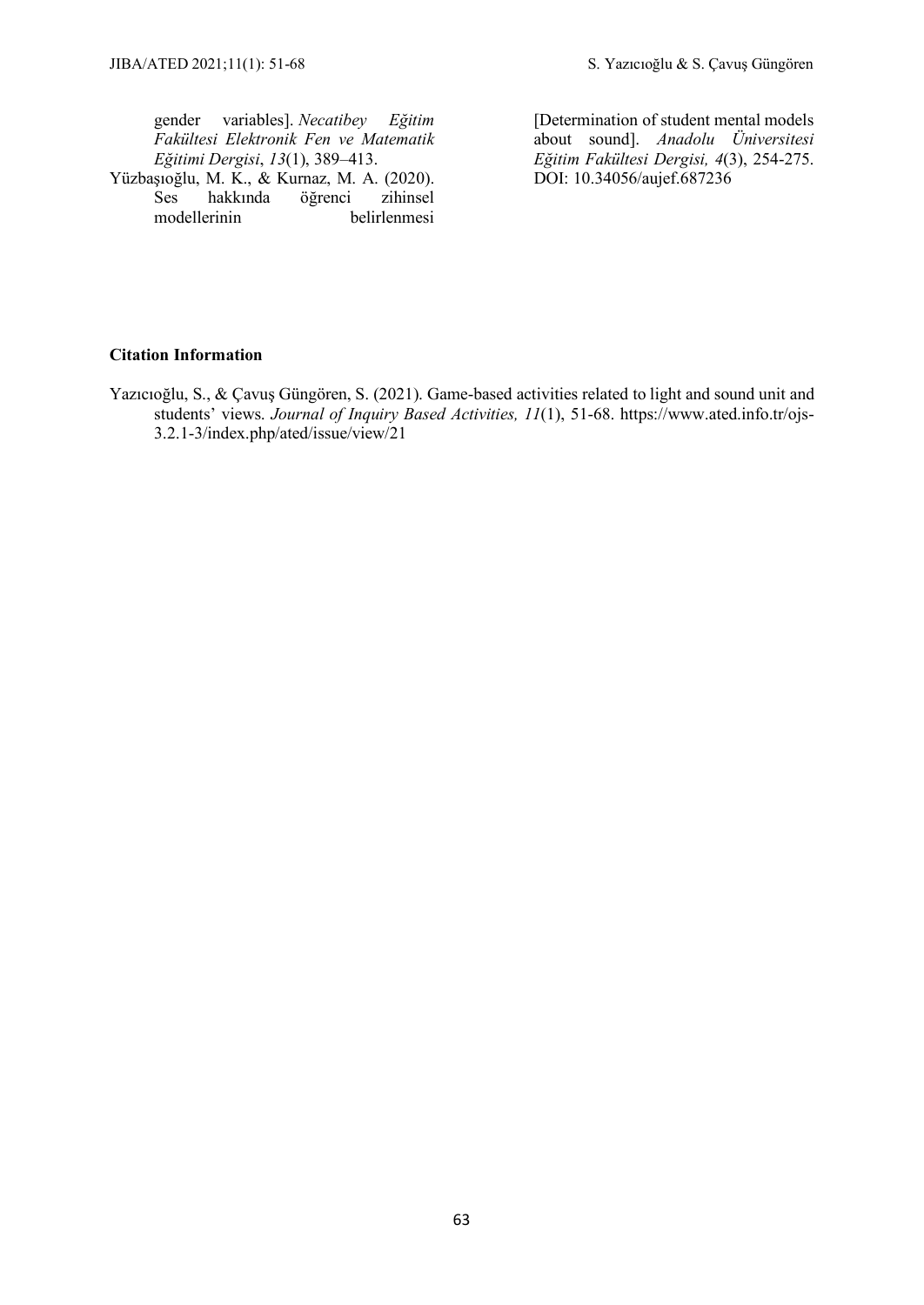#### The Pişti Game

The materials used in this game are colored cardboard, images related to specular and diffuse reflection, and adhesive. The game was related to the standards 6.4.1.1, and 6.4.1.2.

The aim of this game is to match the concepts of specular and diffuse reflection with related images. Pişti is a card game based on counting cards and chance. It is played with 2 or 4 people. In this study, the students played the game in pairs. The game cards are made of cardboard and has the same size with regular playing cards. Images of specular and diffuse reflection are sticked on the game cards (Figure 1).



**Figure 1.** Pişti Cards

To play the game, first, the students form pairs. One deck of cards is given to each pair. The rules of this game are as follows: The students are seated face to face or side by side without showing the faces of the cards to each other. One of the students undertakes the task of distributing the cards. The student who distributes the cards shuffles the deck and asks the other student (opponent) to divide the deck of cards into two stacks. There is a special rule here. The student who divides the deck into two stacks cannot make a stack with one card only. The student places the top card on the bottom stack on the table with its face up. This card is used to start the game.

The student who distributes the cards gives each player (himself and the opponent) four cards. The players do not show the card faces to each other. After that, in each round, the cards in the players' hands are played first, and then a new set of four cards are distributed to each player. The game continues until all the cards in the deck finish.

The game starts with the student who divided the deck into two stacks placing one of his/her cards on the card that was initially put on the table. The rule for winning cards is that if two consecutive cards have the same type of reflection (specular or diffuse), the student who puts the last card gets all the cards on the table. If no two consecutive cards happen to have the same type of reflection, the student who put the last specular reflection card takes all the cards on the table. In the meantime, it is the students' responsibility to check the type of reflection on the cards correctly. Thus, the game encourages students to discuss about the types of reflections. At the end of the game, the student who collects the most cards wins the game. The game is repeated three times, then the winners of each pair compete against each other and the winner of the whole class is determined. In the current implementation of the game, this game was found to be one of the most popular games that reinforced students' knowledge on specular and diffuse reflections (See Tables 1-3).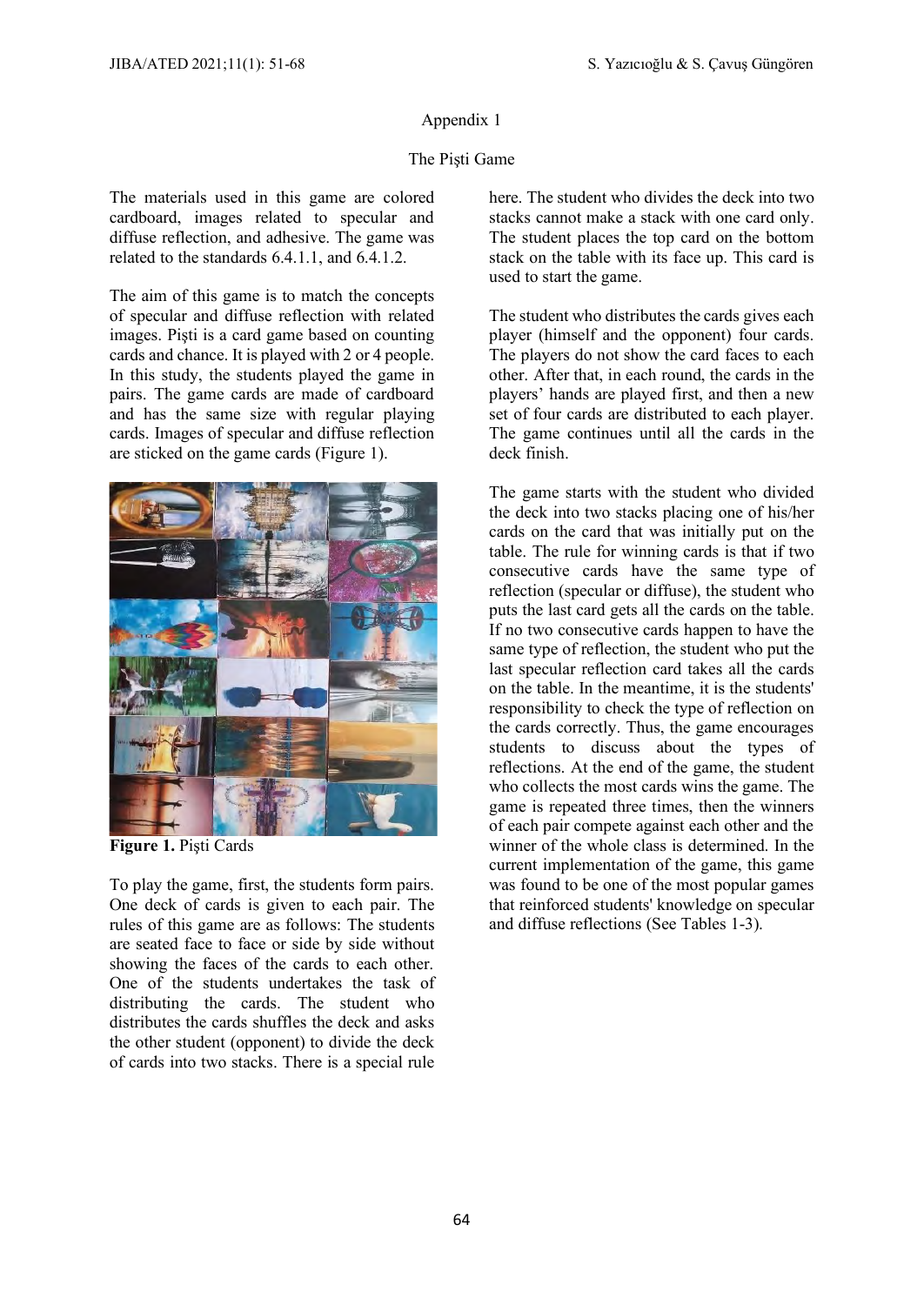#### Questions for the Darts Game

#### *A. On which of the surfaces do specular reflection or diffuse reflection occurs?*

- 1. Stature mirror (Full length mirror)
- 2. Window glass
- 3.Wrinkled aluminum foil
- 4. Concrete wall
- 5. Ditchwater surface
- 6. Lampshade
- 7. Uneven water surface
- 8.Smooth aluminum foil
- 9. Mirror
- 10. Surface of a steel pot
- 11. Carpet
- 12. A child looking at the full-length mirror
- 13. A child looking at a shop window
- 14. A man looking at the window of a sports car.
- 15. Glass
- 16. Wet asphalt floor
- 17. Parquet floor
- 18. Marble floor
- 19. Frosted glass
- 20. Crystal glass
- 21. Velvet fabric
- 22. Silk fabric
- 23. Polished board
- 24. Metal surface
- 25. Paper bag

*B. Tell whether the statements below are true or not.*

- 1. The angle of incidence is always equal to the angle of reflection.
- 2. Rays that come to the surfaces of objects are always reflected in the same way.
- 3. The image formed on smooth surfaces is clearer than the image formed on rough surfaces.
- 4. Light reflects specular on rough surfaces.
- 5. The incident ray, the reflected ray, and the normal of the surface are in the same plane.
- 6. The ray that is perpendicular to the reflective surface reflects back on itself.
- 7. Rough surfaces are made up of many reflective surfaces.
- 8. Objects with shiny surfaces may not always cause specular reflection.

9. Light always reflects specular.

10. Light is always diffused when it reflects.

11. While taking head photos, the umbrella behind us causes diffuse reflection of the light.

12. The surface normal is drawn parallel to the surface.

13. When a ray of light approaches a surface and bounces back, this process is called spread of light.

14. Light reflects from reflective surfaces according to the laws of diffusion.

15. Substances are divided into three groups as transparent, translucent, and non-transparent substances according to their behavior against light.

#### *C. Answer the questions.*

1. Give two examples of surfaces where light reflects best.

2. Give two examples of surfaces where light is diffused when it reflects.

#### *D. Answer the questions on the board.*



 $40^\circ$ 

**monominario ancora** N

 $75'$ 

1. What is the reflection angle of the light?



3. What is the angle of incidence of the light?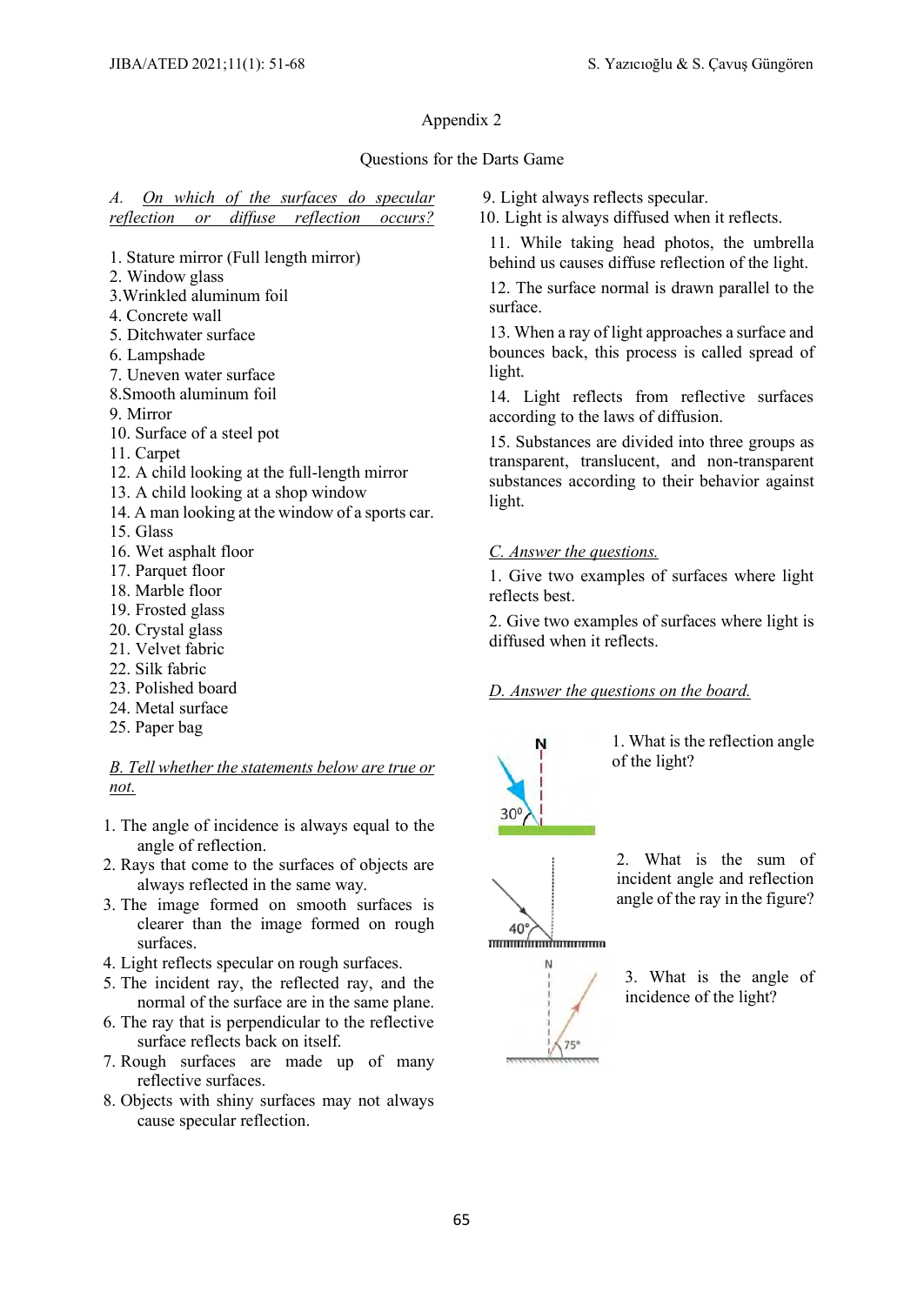# Sample Figures for Tell the Time Draw the Shape Game

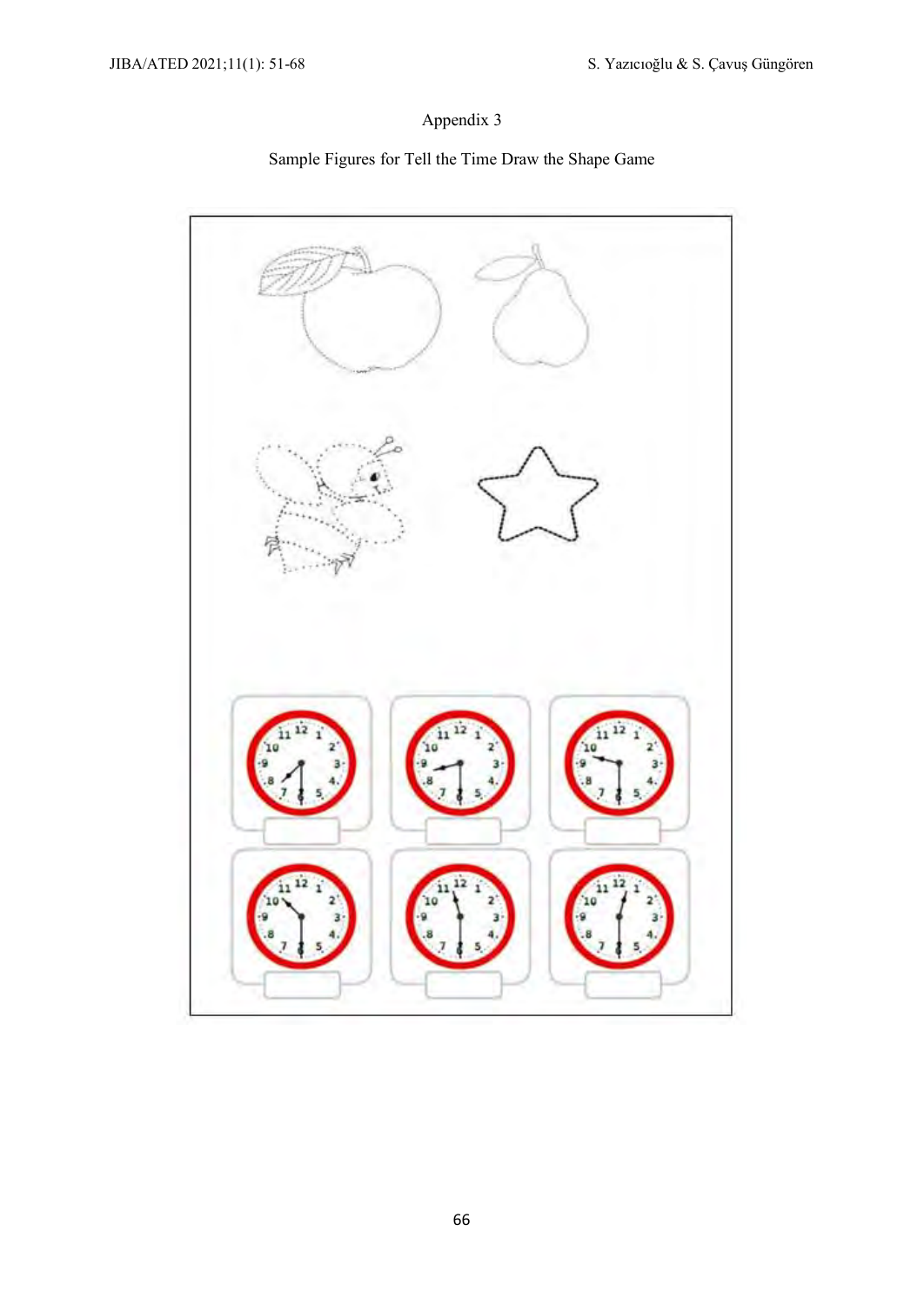# Search and Find Game Question Table

| The Features that I am Looking For                                                                                                             | <b>My Notes</b> |
|------------------------------------------------------------------------------------------------------------------------------------------------|-----------------|
| Find a friend who has a crystal chandelier in his/her home<br>and write his/her name.                                                          |                 |
| Find a friend who has an object with specular reflection<br>in his/her room. Write down the name of your friend and<br>the object.             |                 |
| Find a friend who has seen a device about the propagation<br>of the sound. Write down your friend's name and the<br>device's name.             |                 |
| Find a friend who has seen a diffuse reflecting object in<br>your school. Write down the name of your friend and the<br>object.                |                 |
| Find a friend who has been to the stadium in the past year.<br>Write down your friend's name and how the sound is<br>reflected in the stadium. |                 |
| Find a friend who sings in the bathroom. Write down your<br>friend's name and how the sound is reflected.                                      |                 |